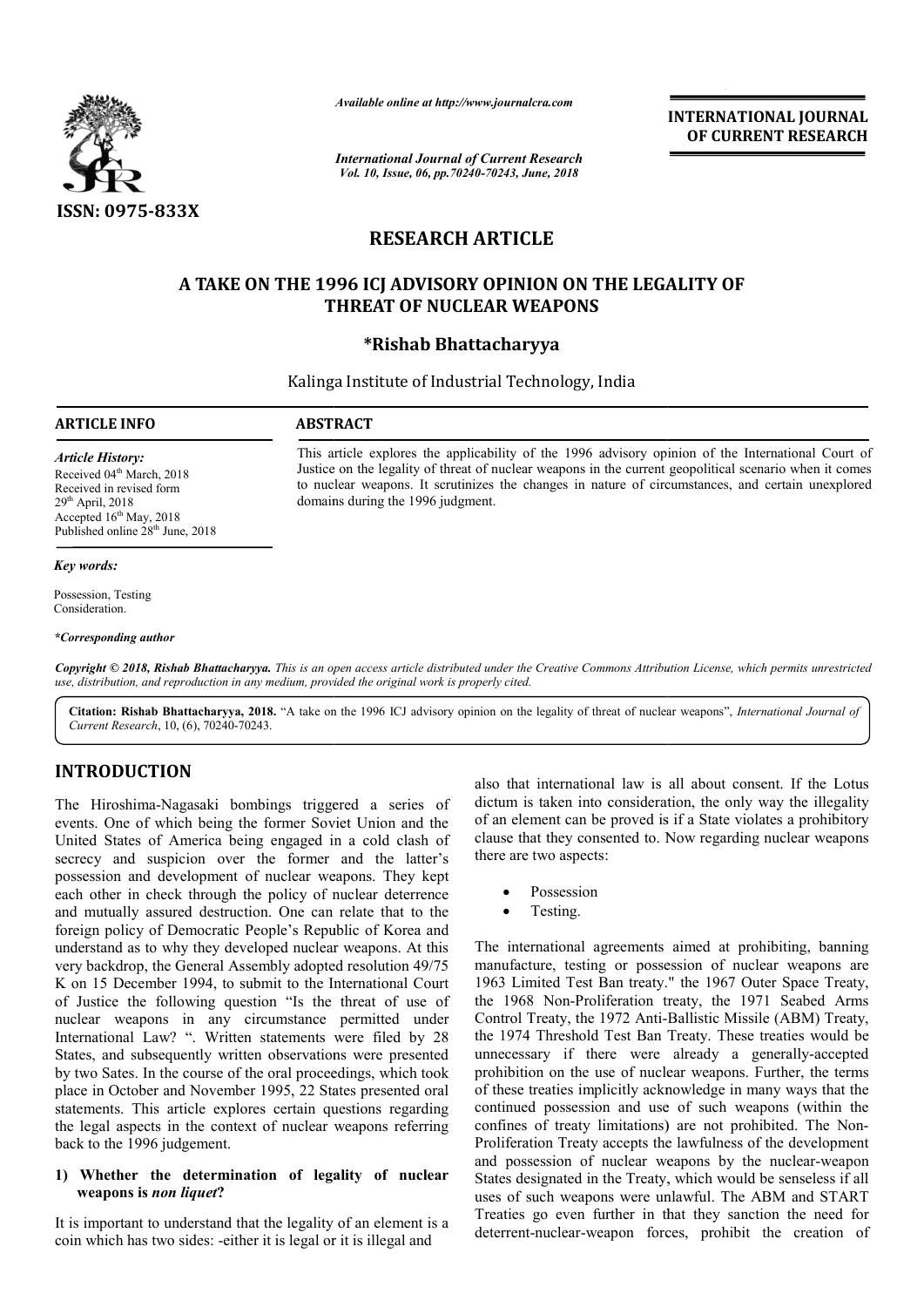destabilizing defences against them, and prohibit or restrict offensive forces that could destroy them. Furthermore, the START Treaty accepts the legality and propriety of limited deployments of nuclear-weapon systems that are deemed to contribute to a stable nuclear deterrent posture. This entire structure of obligations would be meaningless if the use of nuclear weapons were considered to be unlawful under all circumstances.

## **2) Whether the threat of use of nuclear weapons is valid under Article 51 of the UN Charter?**

Again, if the Lotus dictum is applied in this case, States are free to threaten or use nuclear weapons unless it can be shown that they are not bound to do so with respect to a prohibitory clause that they consented to. Now reverting back to the 1996 advisory opinion of the ICJ, the Court underlined that the use of force and the threat to use such a force goes hand in hand. In simple words, the only way the 'threat of use of nuclear weapons' will be illegal is if 'use of nuclear weapons' as force is illegal. Now Article 2(4) of the UN Charter put a prohibition on the threat or use of force, but its exception can be found in Article 39 and Article 51 of the Charter. Here first we have to conclude that whether States have a legal right to use nuclear weapons under the regime of International Law. As the ICJ stated in the past in its advisory opinion and also taking into consideration the Lotus doctrine, States do have a right to resort to use of nuclear weapons in their inherent right to selfdefence under Article 51of the UN Charter. Henceforth, if the use of nuclear weapons as a force is valid under the precepts of the ICJ ruling and the Lotus doctrine, threat of use of nuclear weapons is parallelly valid. Another aspect we need to take into consideration are the implications stemming under the doctrine of pre-emptive self- defence, and its validity under Article 51. Under the regime of Customary International law which developed long before UN Charter was adopted, it was accepted that pre-emptive force was permissible in selfdefence. Moreover, if we apply the Lotus doctrine there is no prohibition on pre-emptive self-defence in any International legal frameworks. What we do need to consider is whether preemptive self-defence still qualifies as a Customary International Law post formation of UN Charter. For that we need to establish State Practice and *Opinio juris*, which can be easily established by countless instances of pre-emptive strikes post formation of UN Charter, examples being U.S.-sponsored Bay of Pigs invasion (1961), Warsaw Pact invasion of Czechoslovakia (1968); the Arab action in the 1973 Six-Day War; North Vietnamese actions against South Vietnam (1960– 1975) and the list goes on. But to ensure the validity of preemptive strike, it should follow the Caroline doctrine which again follows the principles of necessity and proportionality. Necessity here is implied by the imminence of an attack. Therefore, if these conditions satisfy states have a right to resort to the use of nuclear force as long as the threat to use of nuclear force is justified,

### **3) Whether NPT reflects customary law obligations?**

To consider whether NPT reflect customary international law obligation, it is necessary to establish 1) State Practice 2) *Opinio Juris.* Now the Article 6 of the NPT which aims at negotiating in good faith regarding disarmament, is the only article close to have customary law obligations. Now, it is imperative we understand an important fact, that to substantiate whether NPT reflect customary law obligations we

have to establish *State practice* and *Opinion Juris* for not just Member States, but also for non-member states who despite not being a part of the NPT follow the NPT. The States which are not part of the NPT are India, Israel, Pakistan, South Sudan, DPRK. Now since the commencement of NPT, India conducted a series of nuclear test in 1974 and 1998 and India currently possess around 110 nuclear weapons, Pakistan conducted a series of nuclear tests in 1998, the Bulletin of Atomic Scientists estimated that Pakistan possesses around 70- 90 nuclear warheads. Israel has secretive nuclear weapons program. Moreover, the states which are part of the NPT specifically the "nuclear weapons states" have also conducted nuclear tests in the recent past US 1992; Russia, 1990; United Kingdom, 1991; France, 1996,1974; China, 1996.And lastly DPRK has conducted several nuclear tests since 2006. Moreover, the CTBT which aims at banning nuclear tests hasn't come into force. The most recent case which puts a dent in the State practice is the deployment of THAAD in South Korea. If we look at ICJ precedence's, the North Sea Continental Shelf Case and the Asylum case(Columbia v Peru) the ICJ had set two very important prerequisites for establishing State Practice-1) extensiveness2) uniformity. As we can see here that State Practice aimed at disarmament is neither extensive nor is there any uniformity. Now, coming to establishment of *Opinio Juris* which is basically establishing a legal obligation. If we look at past GA resolutions aimed at disarmament, India, Pakistan and Israel to some extent in most of the case either abstained from voting or voted negative. In the most the recent General Assembly resolution, the L.41 resolution which aimed at prohibiting nuclear weapons, the only condition which nullifies the legality of nuclear weapons, India and Pakistan abstained from voting, Israel voted in the negative. Moreover, the Member States of NPT, namely the Nuclear Weapon States either abstained from voting or voted no. Further-more, GA resolutions are not legally binding. Therefore, opinion juris cannot be established. Therefore, Customary International Law obligations cannot be established regarding NPT.

### **4) Whether the use of Nuclear Weapons would violate International Humanitarian Law?**

States opposing nuclear development, in the 1996 ruling contend that if weapons were used even in the exercise of the right to self-defence, their use would still be illegal as the inherent nature of nuclear weapons will deter these attacks from abiding by the Laws of Armed Conflict ("LAOC"). LAOC requires every armed attack that is carried out to be governed by the principles of indiscrimination, proportionality and necessity. The principle of indiscrimination is that a weapon used for armed conflict could be controlled in a manner that it can differentiate between a combatants and civilians, especially in its consequences. The use of a weapon that cannot do so is prohibited in international law. Similarly, proportionality requires that the military damage caused by the use of that weapon, should be proportionate to the collateral damage caused. The test for proportionality is that when compared, the military damage must be greater than the collateral damage caused by the attack. Necessity implies that any force used by the country engaging in armed attack should be absolutely necessary to achieve the military objective. No force that is used would be legitimate if it is more than the amount required to achieve military objective. This Court had noted the definitions of nuclear weapons contained in various treaties and accords. It also noted that nuclear weapons are explosive devices whose energy results from the fusion or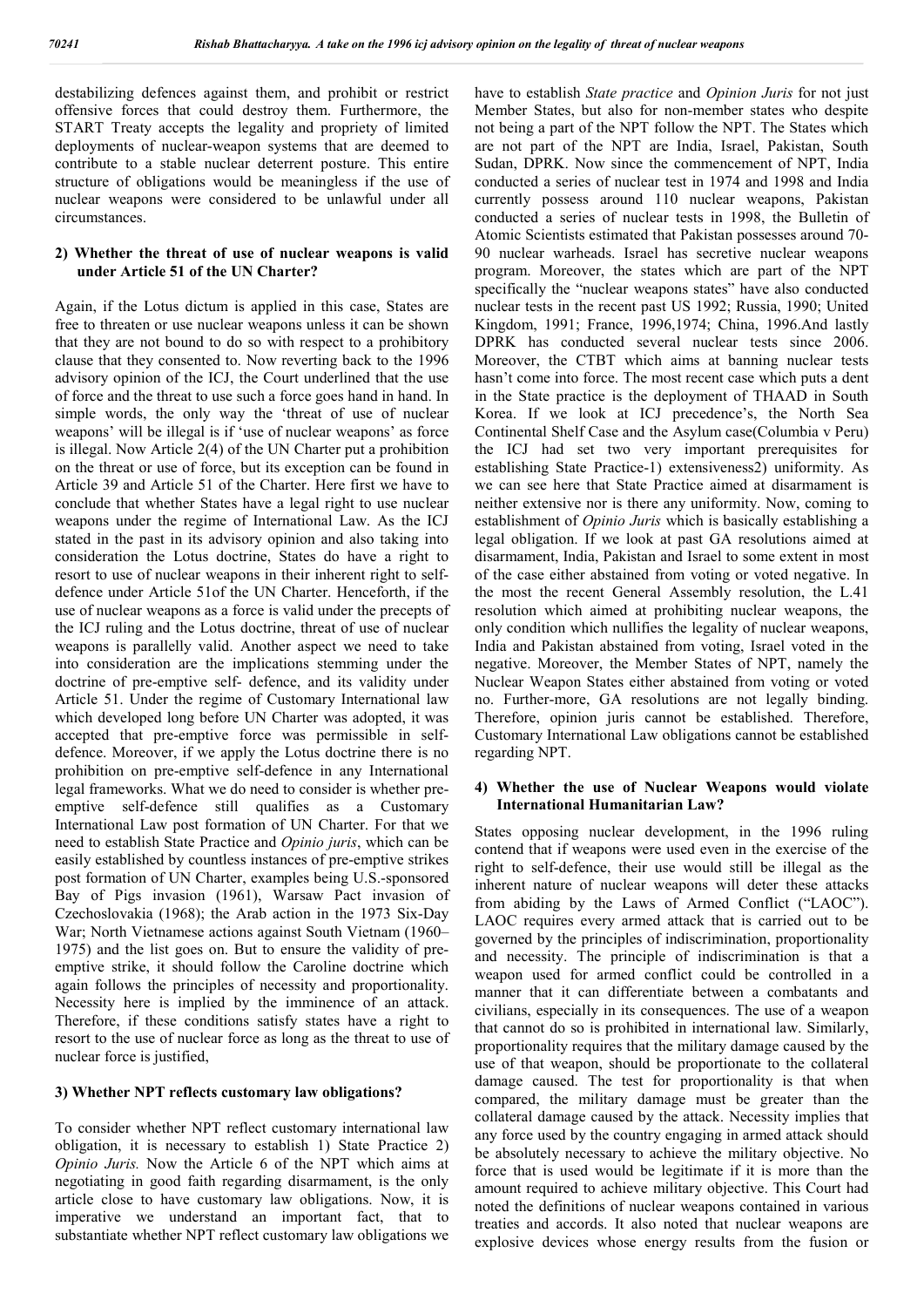fission of the atom. By its very nature, that process, in nuclear weapons as they exist today, releases not only immense quantities of heat and energy, but also powerful and prolonged radiation. According to the material before the Court, the first two causes of damage are vastly more powerful than the damage caused by other weapons, while the phenomenon of radiation is said to be peculiar to nuclear weapons. These characteristics render the nuclear weapon potentially catastrophic. The destructive power of nuclear weapons cannot be contained in either space or time. They have the potential to destroy al1 civilization and the entire ecosystem of the planet. The radiation released by a nuclear explosion would affect health, agriculture, natural resources and demography over a very wide area. Further, the use of nuclear weapons would be a serious danger to future generations. Ionizing radiation has the potential to damage the future environment, food and marine ecosystem, and to cause genetic defects and illness in future generations. It is in the backdrop of the peculiar nature of nuclear weapons that the states opposing the development of nuclear weapons contend that in no circumstances would the use of nuclear weapons be consistent with the LOAC. Even if in the right to self-defence, a nuclear attack in response to one that has been conducted, the principle of necessity would be justified, but considering the fact that the explosion cannot be contained in space or time, neither can its consequences be, the requirement of indiscrimination would remain unfulfilled. Further, when considering the long-lasting effects created by nuclear weapons on the environment, food and marine ecosystem and the effects that it will have on the health of future generations, the collateral damage will be greater in all circumstances to the damage caused to achieve the military objective. Now, there are certain arguments that need to be taken into account before we take into account the consideration of the applicability of International Humanitarian Law in case of use of nuclear weapons.

- It has been long argued that the use of nuclear weapons would cause civilian collateral damage because of the destructive nature of nuclear weapons. However, this does not mean that attacks on legitimate military objects are prohibited because it causes collateral damage, as occurs in case of armed conflicts.
- It has also been argued upon that nuclear weapons are indiscriminate weapons which cannot differentiate between civilian and military objectives. This completely ignores the ability of modern delivery systems to target specific military objectives with nuclear weapons, which makes nuclear weapons discriminatory.
- It has been long argued that the use of poison weapons is comparable to use of nuclear weapons, and therefore is prohibited 1907 Hague Convention on the use of poison weapons. However, this comparison is inaccurate as This prohibition was validated with particular reference to top projectiles that carry poison into the body of the victim. It was not intended to apply, and has not been applied, to weapons that are manufactured and designed to injure or cause destruction by other means, even though they also rnay create toxic by-products. For example: the prohibition of poison weapons does not include convention explosives even though they provide toxic fumes. By the same parallel we can also say that they do not prohibit nuclear weapons.

## **5) Whether the principle of neutrality in Law's of Armed Conflict apply to the use of nuclear weapons?**

The principle of neutrality is an assurance given to neutral states of immunity from the effects of war, whether environmental or economical. The principle of neutrality basically defines the rights and duties of neutral states and belligerents in lawful acts of war. However, the principle of neutrality cannot be applied because there has been no precedence where a belligerent has been held responsible for collateral damage to the neutral in a lawful act of war outside the neutral territory. Another assumption often made when it comes to nuclear weapons is, nuclear weapons would inevitably cause affect and damage neutral territories. This assumption is highly speculative. We cannot to deliberate that such damages would take place without knowing the situations and circumstances at hand.

### **6) Drawing a distinction between** *jus ad bellum* **and** *jus in bello* **in the context of use of nuclear weapons.**

It becomes extremely important to clarify the distinction between *jus ad bellum* and *jus in bello,* especially after the confusion created in the Legality of Nuclear Weapons Case, 1996*. Ad bellum* governs the legality of the decision to resort to force i.e., to enter into the armed conflict itself, whilst *in bello* governs the conduct of the belligerent during the war. In simple words *in bello* deals with the rules of a 'just war'. *Ad bellum* can be equated with the idea of a "just war", that is, whether the war that has been entered into is justified or not. Once the war has been entered into, the *in bello* becomes applicable. Both *ad bellum* and *in bello* require the satisfaction of principles of necessity and proportionality. However, both terms have different connotations in both circumstances. In case of ad bellum, the right to resort to force becomes justified if there is an equivalent threat to the nation. Therefore, the decision to use force would be justified if there is a threat of that nature to the state, while in *in bello*, the military advantage that is sought to be achieved has to be greater than the civilian damage that ensued. Necessity also has a differing connotation. While *ad bellum* requires that force is resorted to only when all other practical means of resolving the threat have been exhausted, *in bello*'s requirement is that during war, a particular act of force must be necessary to achieve the aimed military advantage. A very important question that needs to be considered is whether a State is engaged in an armed conflict or not? It is evident that the Law of Armed Conflict or *jus in bello* principles do not apply in this case as no use of nuclear weapons has been carried out in the first place. The Law of Armed Conflict is applicable after a use of force has taken place. The very absence of use of nuclear weapons makes it impossible for the application of international armed conflict. The threat of use of nuclear weapons can't be considered "armed conflict" under international humanitarian law. Under the right to self-defence, there is a reasonable possibility of the use of nuclear weapons being justified by *jus ad bellum* if there is compliance of the rules of proportionality and necessity. However, *jus in bello*, or International Humanitarian Law will most likely be unsatisfied due to the peculiar nature of nuclear weapons and their inability to contain damage. Use of nuclear weapons, would also be unjustified under international humanitarian law, as the criteria of indiscrimination will remain unfulfilled as nuclear weapons and its effects cannot be controlled.